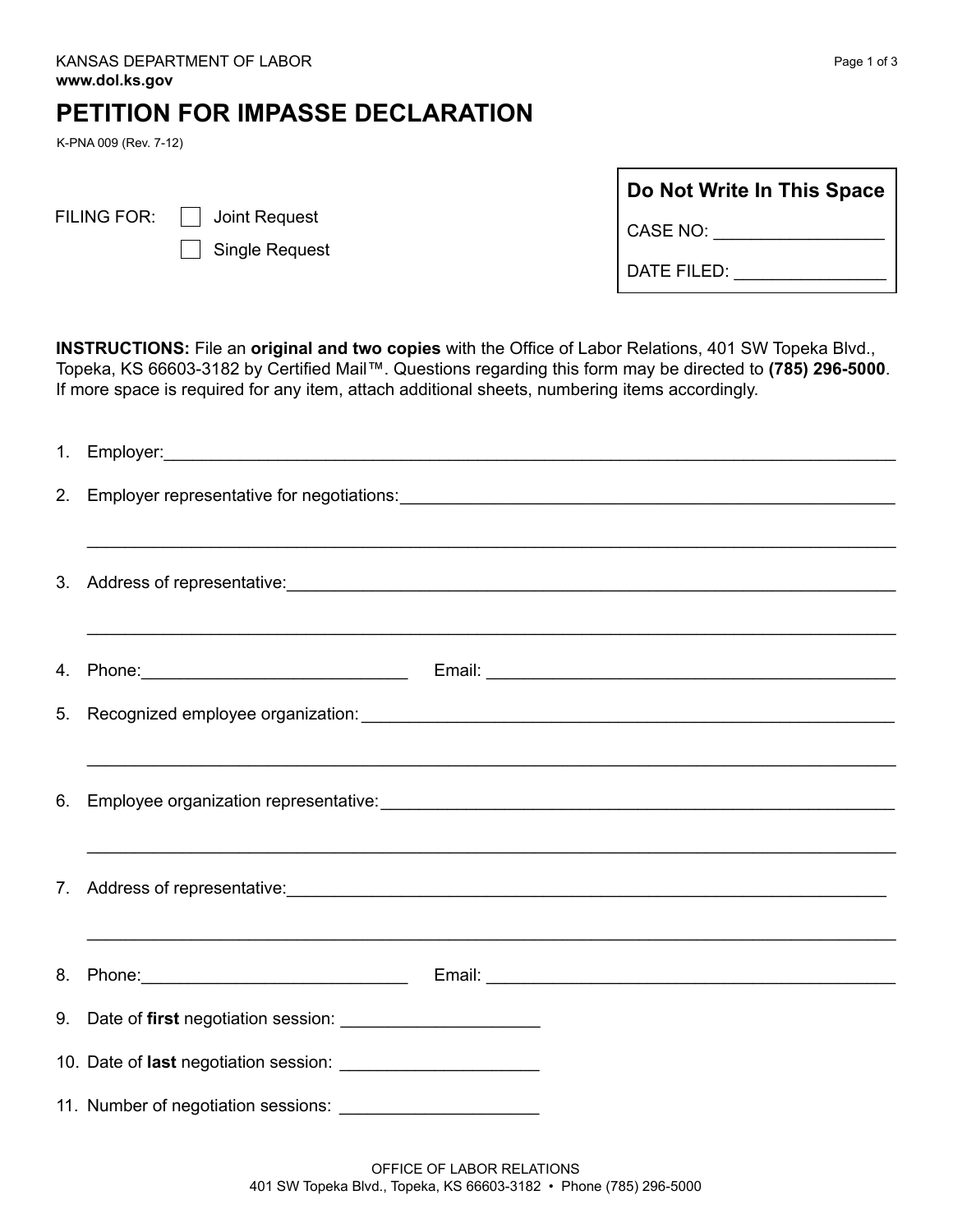12. LIST:

- 1) Each specific subject upon which the parties have failed to reach agreement
- 2) Whether the employer submitted a proposal, counter-proposal or explanation for rejection of a proposal on that subject
- 3) Whether the employee organization submitted a proposal on that subject
- 4) The total number of negotiation sessions at which substantial discussions on that subject took place
- 5) Does the party/parties believe impasse has been reached on that subject?

| (1)<br>Subject | (2)<br>Has the<br>employer<br>presented<br>proposals/counter? | (3)<br>Has the employee<br>organization<br>presented<br>proposals/counter? | $(4)$<br>Total<br>number<br>of negotiation<br>sessions | $(5)$<br>Has<br>impasse<br>been<br>reached? |
|----------------|---------------------------------------------------------------|----------------------------------------------------------------------------|--------------------------------------------------------|---------------------------------------------|
|                |                                                               |                                                                            |                                                        |                                             |
|                |                                                               |                                                                            |                                                        |                                             |
|                |                                                               |                                                                            |                                                        |                                             |
|                |                                                               |                                                                            |                                                        |                                             |
|                |                                                               |                                                                            |                                                        |                                             |
|                |                                                               |                                                                            |                                                        |                                             |
|                |                                                               |                                                                            |                                                        |                                             |
|                |                                                               |                                                                            |                                                        |                                             |
|                |                                                               |                                                                            |                                                        |                                             |